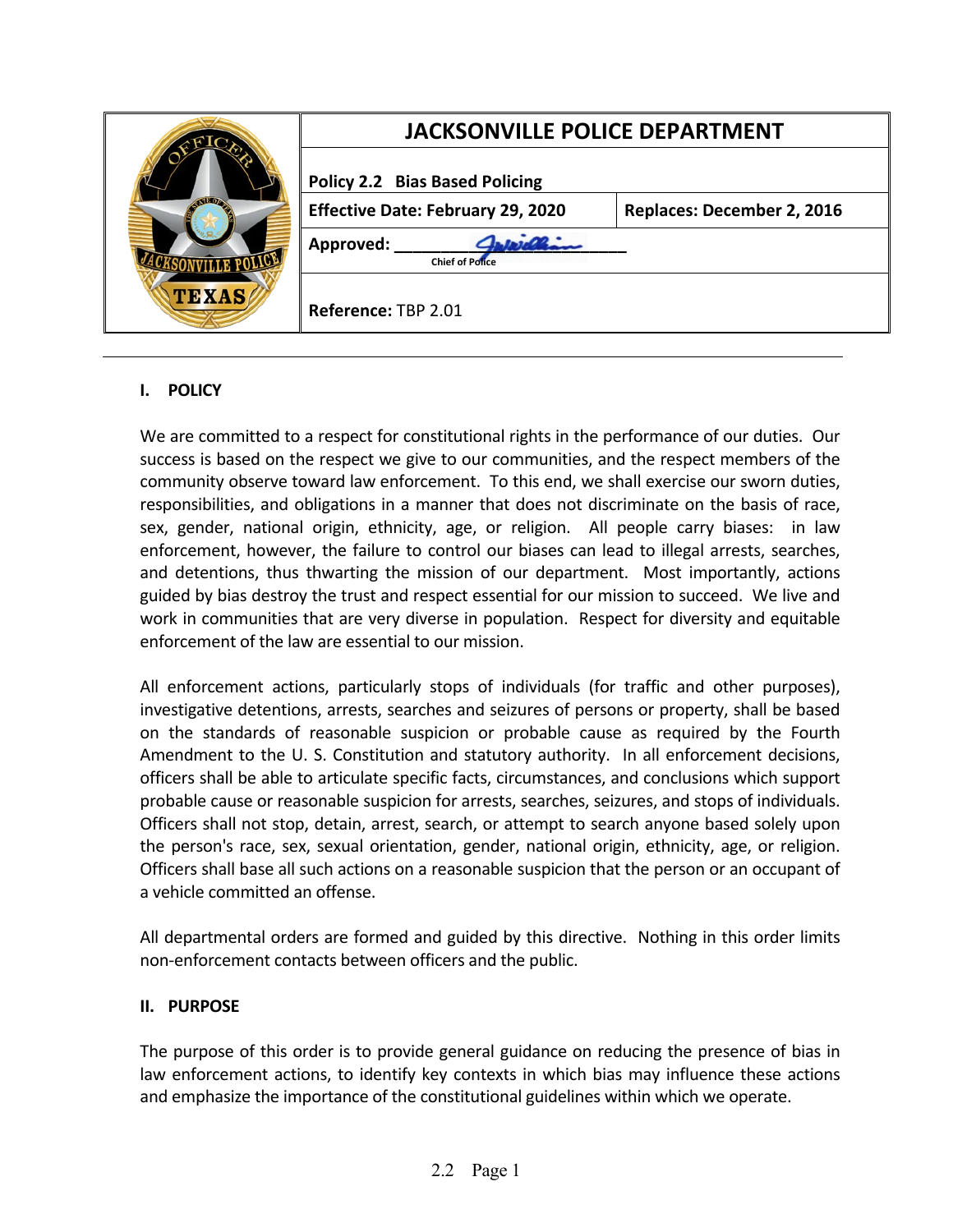#### **III. DEFINITIONS**

Most of the following terms appear in this order. In any case, these terms appear in the larger public discourse about alleged biased enforcement behavior and in other orders. These definitions are intended to facilitate on-going discussion and analysis of our enforcement practices.

A. Bias: Prejudice or partiality which may be based on preconceived ideas, a person's upbringing, culture, experience, or education.

B. Biased policing: Stopping, detaining, searching, or attempting to search, or using force against a person based upon his or her race, ethnic background, gender, sexual orientation, religion, economic status, age, cultural group, or any other identifiable group.

C. Ethnicity: A cluster of characteristics which may include race but also cultural characteristics or traits which are shared by a group with a common experience or history.

D. Gender: Unlike sex, a psychological classification based on cultural characteristics or traits.

E. Probable cause: Facts or apparent facts and circumstances within an officer's knowledge and of which the officer had reasonable, trustworthy information to lead a reasonable person to believe that an offense has been or is being committed, and that the suspect has committed it.

F. Race: A category of people of a particular decent, including Caucasian, African, Hispanic, Asian, or Native American descent. As distinct from ethnicity, race only refers to physical characteristics sufficiently distinctive to group people under a classification.

G. Racial profiling: A law-enforcement initiated action based on an individual's race, ethnicity, or national origin rather than on the individual's behavior or on information identifying the individual as having engaged in criminal activity.

H. Reasonable suspicion: Articulable, objective facts which lead an experienced officer to suspect that a person has committed, is committing, or may be about to commit a crime. A well-founded suspicion is based on the totality of the circumstances and does not exist unless it can be articulated. Reasonable suspicion supports a stop of a person. Courts require that stops based on reasonable suspicion be "objectively reasonable."

I. Sex: A biological classification, male or female, based on physical and genetic characteristics.

J. Stop: The detention of a subject for a brief period of time, based on reasonable suspicion. A stop is an investigative detention.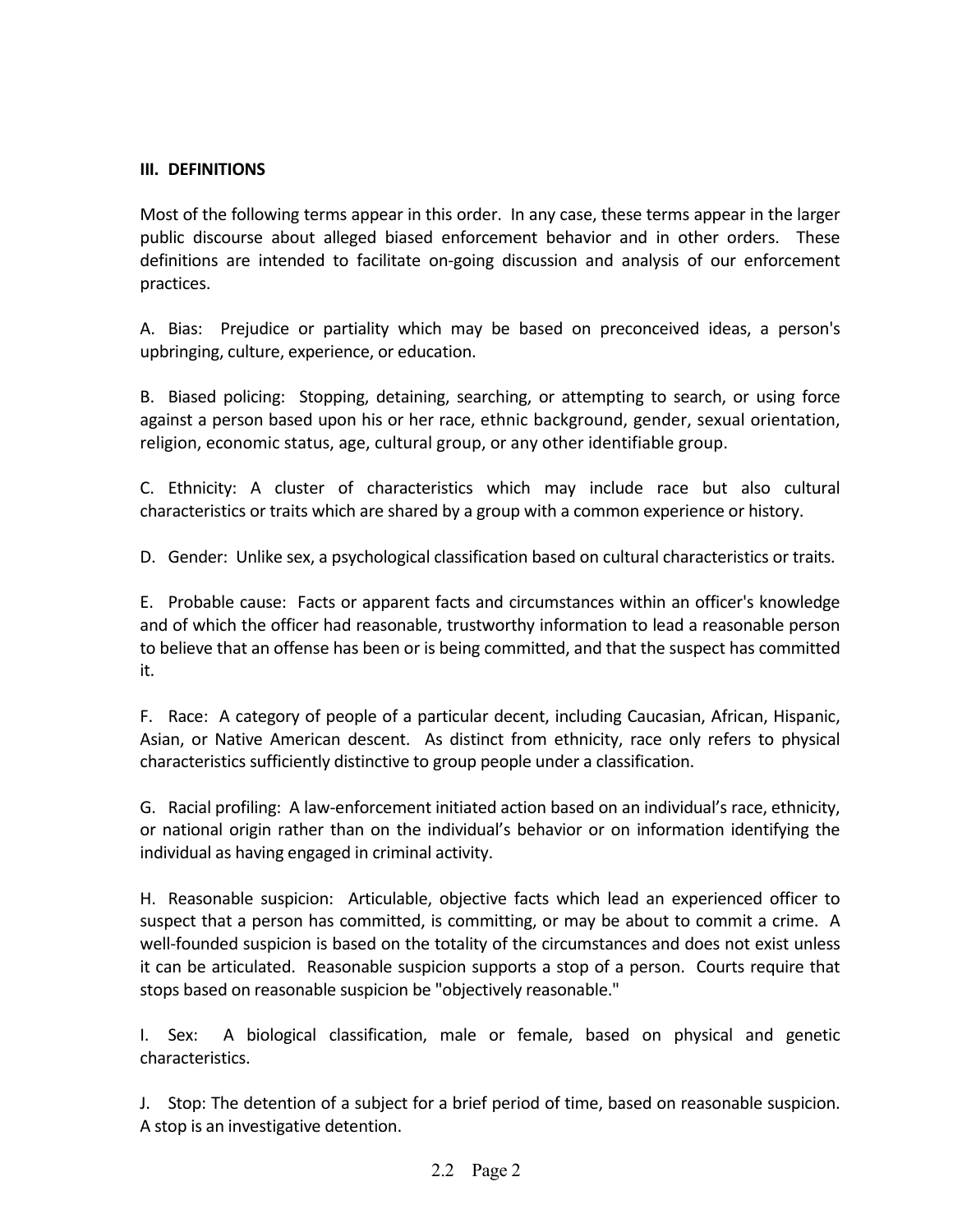### **IV. PROCEDURES**

### A. General responsibilities

1. Officers are prohibited from engaging in bias based profiling or stopping, detaining, searching, arresting, or taking any enforcement action including seizure or forfeiture activities, against any person based solely on the person's race, national origin, citizenship, religion, ethnicity, age, gender, color, creed, sexual orientation, disability, or economic status. These characteristics, however, may form part of reasonable suspicion or probable cause when officers are seeking a suspect with one or more of these attributes. (TBP: 2.01)

2. Reasonable suspicion or probable cause shall form the basis for any enforcement actions or decisions. Individuals shall only be subjected to stops, seizures, or detention upon reasonable suspicion that they have committed, are committing, or are about to commit an offense. Officers shall document the elements of reasonable suspicion and probable cause in appropriate reports.

3. Officers shall observe all constitutional safeguards and shall respect the constitutional rights of all persons.

4. As traffic stops furnish a primary source of bias-related complaints, officers shall have a firm understanding of the warrantless searches allowed by law, particularly the use of consent. How the officer disengages from a traffic stop may be crucial to a person's perception of fairness or discrimination.

5. Officers shall not use the refusal or lack of cooperation to justify a search of the person or vehicle or a prolonged detention once reasonable suspicion has been dispelled.

- 6. All personnel shall treat everyone with the same courtesy and respect that they would have others observe to department personnel. To this end, personnel are reminded that the exercise of courtesy and respect engenders a future willingness to cooperate with law enforcement.
- 7. Personnel shall facilitate an individual's access to other governmental services whenever possible, and shall actively provide referrals to other appropriate agencies.
- 8. All personnel shall courteously accept, document, and forward to the Chief of Police any complaints made by an individual against the department. Further, officers shall provide information on the department's complaint process when appropriate.
- 9. When feasible, personnel shall offer explanations of the reasons for enforcement actions or other decisions that bear on individual's well-being unless the explanation would undermine an investigation or jeopardize an officer's safety. When concluding an encounter, personnel should thank him or her for cooperating.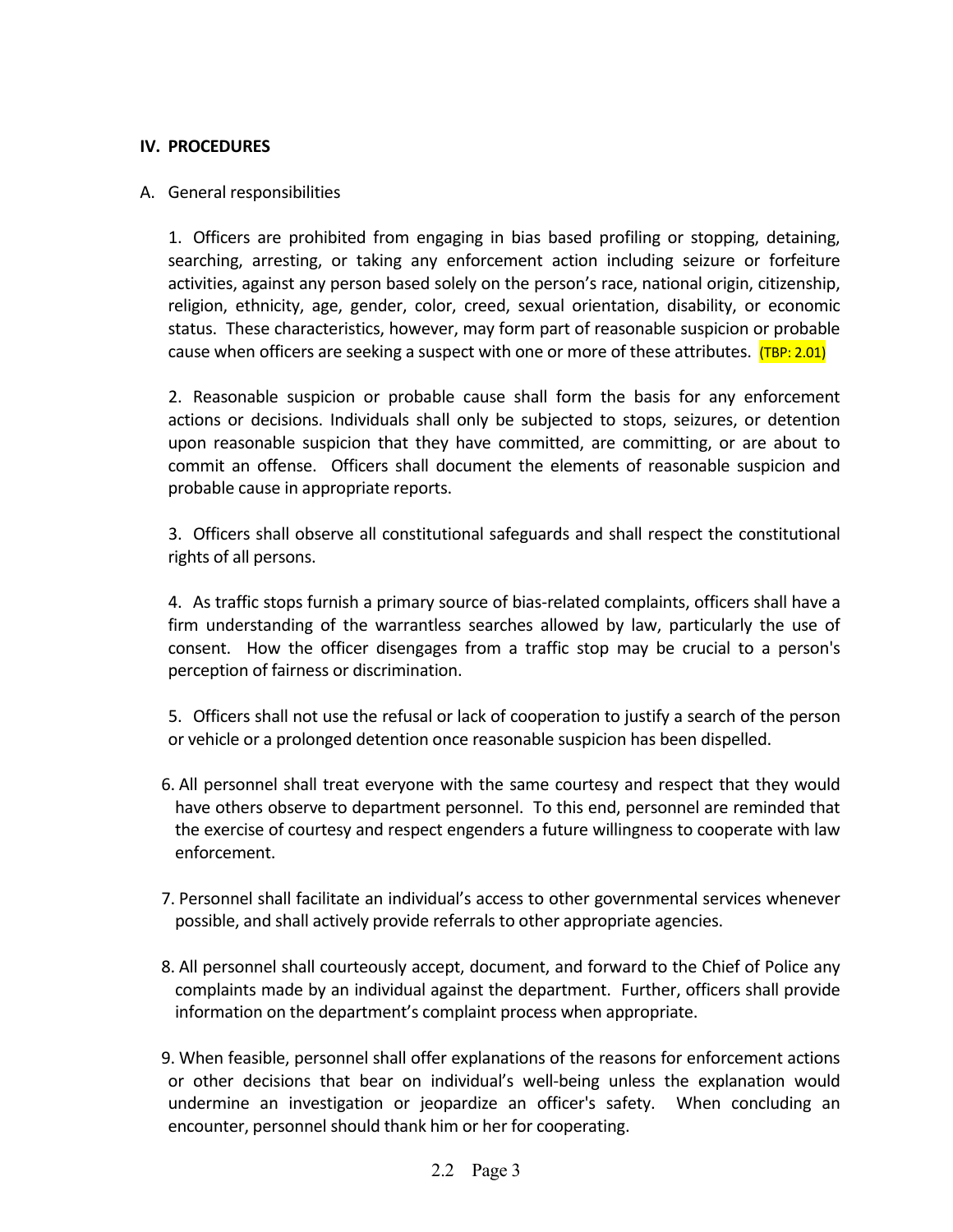- 10. When feasible, all personnel shall identify themselves by name. When a person requests the information, personnel shall give their departmental identification number, name of the immediate supervisor, or any other reasonable information.
- 11. All personnel are accountable for their actions. Personnel shall justify their actions when required.
- B. Supervisory responsibilities
	- 1. Supervisors shall be held accountable for the observance of constitutional safeguards during the performance of their duties. Supervisors shall identify and correct instances of bias in the work of their subordinates.
	- 2. Supervisors shall use the disciplinary mechanisms of the department to ensure compliance with this order and the constitutional requirements of law enforcement.
	- 3. Supervisors shall be mindful that in accounting for the actions and performance of subordinates, supervisors are essential in maintaining community trust in law enforcement. Supervisors shall continually reinforce the ethic of impartial enforcement of the laws, and shall ensure that personnel, by their actions, maintain the community's trust in law enforcement.
	- 4. Supervisors are reminded that biased enforcement of the laws engenders not only mistrust of law enforcement but increases safety risks to personnel. Lack of control over bias also exposes the department to liability consequences. Supervisors shall be held accountable for repeated instances of biased enforcement of their subordinates.
	- 5. Supervisors shall ensure that all enforcement actions are duly documented per departmental policy. Supervisors shall ensure that all reports show adequate documentation of reasonable suspicion and probable cause, if applicable.
	- 6. Supervisors shall facilitate the filing of any complaints about law enforcement service.
	- 7. Supervisors shall review in-car video or body camera video of each officer assigned to field operations. The purpose of the review is to ensure compliance with Policy 2.2. The video review shall be conducted twice yearly (included with personnel performance reviews). The video review shall consist of at least 3 randomly selected videos.  $(TBP 2.01)$
	- 8.Disciplinary consequences. Actions prohibited by this order shall be cause for disciplinary action, up to and including dismissal.
	- 9.Training. Officers shall complete all training required by state law regarding bias-based profiling. (TBP: 2.01)